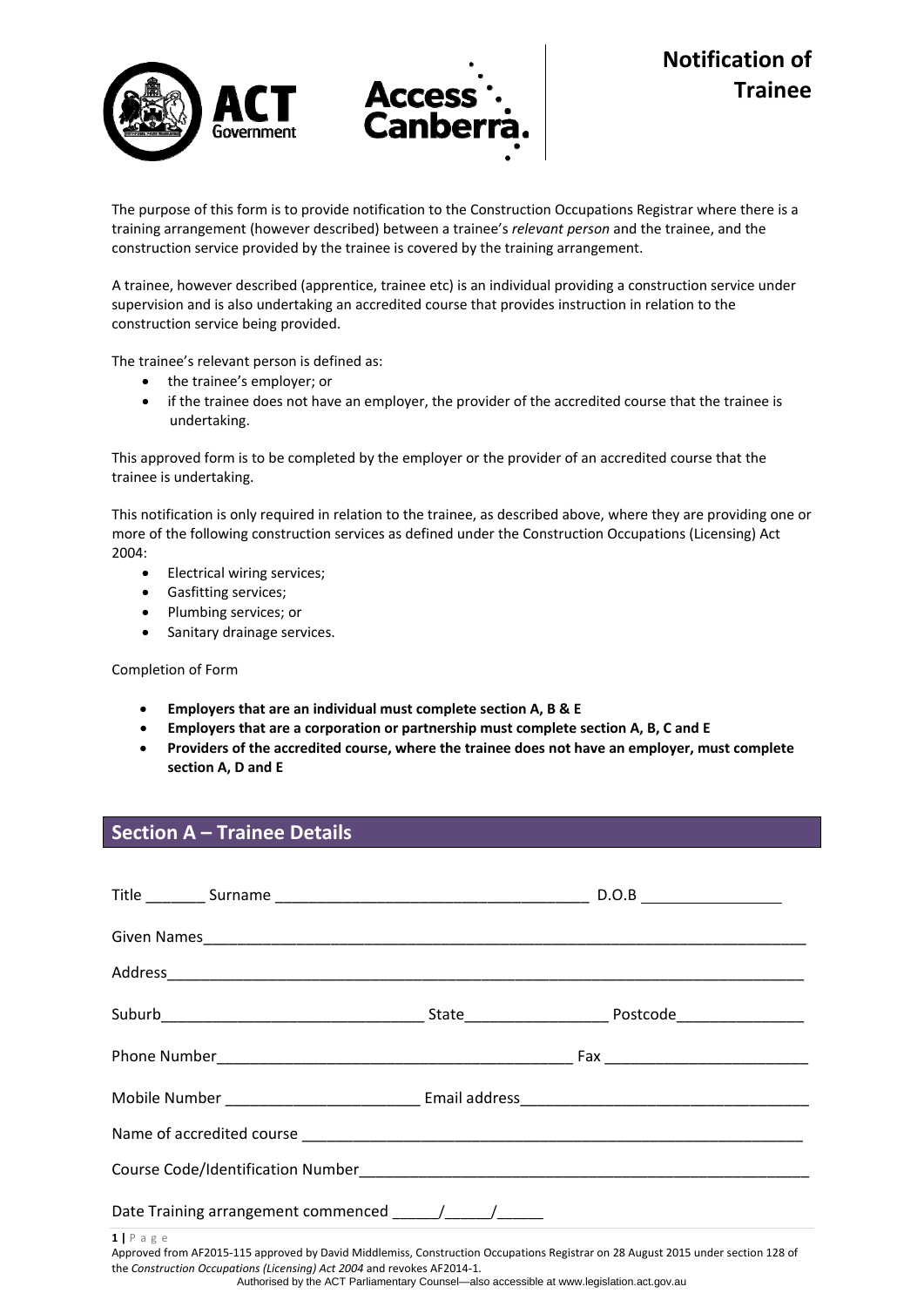| Date Training arrangement ends Date |  |  |
|-------------------------------------|--|--|
|-------------------------------------|--|--|

# **Section B – Employer Details (Individual, Corporation or Partnership)**

# **Section C – Trainee's Manager Details (Corporation or Partnership)**

| Construction Occupations Licence Number (If applicable) ________________________ |  |  |  |  |
|----------------------------------------------------------------------------------|--|--|--|--|

# **Section D – Non Employer (Accredited Course Provider)**

| <b>Provider Details</b>                                                                                                                                                                                                                                                                                  |  |  |  |  |  |
|----------------------------------------------------------------------------------------------------------------------------------------------------------------------------------------------------------------------------------------------------------------------------------------------------------|--|--|--|--|--|
|                                                                                                                                                                                                                                                                                                          |  |  |  |  |  |
|                                                                                                                                                                                                                                                                                                          |  |  |  |  |  |
|                                                                                                                                                                                                                                                                                                          |  |  |  |  |  |
| <b>Nominated Person for the trainee Details</b>                                                                                                                                                                                                                                                          |  |  |  |  |  |
|                                                                                                                                                                                                                                                                                                          |  |  |  |  |  |
|                                                                                                                                                                                                                                                                                                          |  |  |  |  |  |
| Approved from AF2015-115 approved by David Middlemiss, Construction Occupations Registrar on 28 August 2015 under section 128 of<br>the Construction Occupations (Licensing) Act 2004 and revokes AF2014-1.<br>Authorised by the ACT Parliamentary Counsel—also accessible at www.legislation.act.gov.au |  |  |  |  |  |